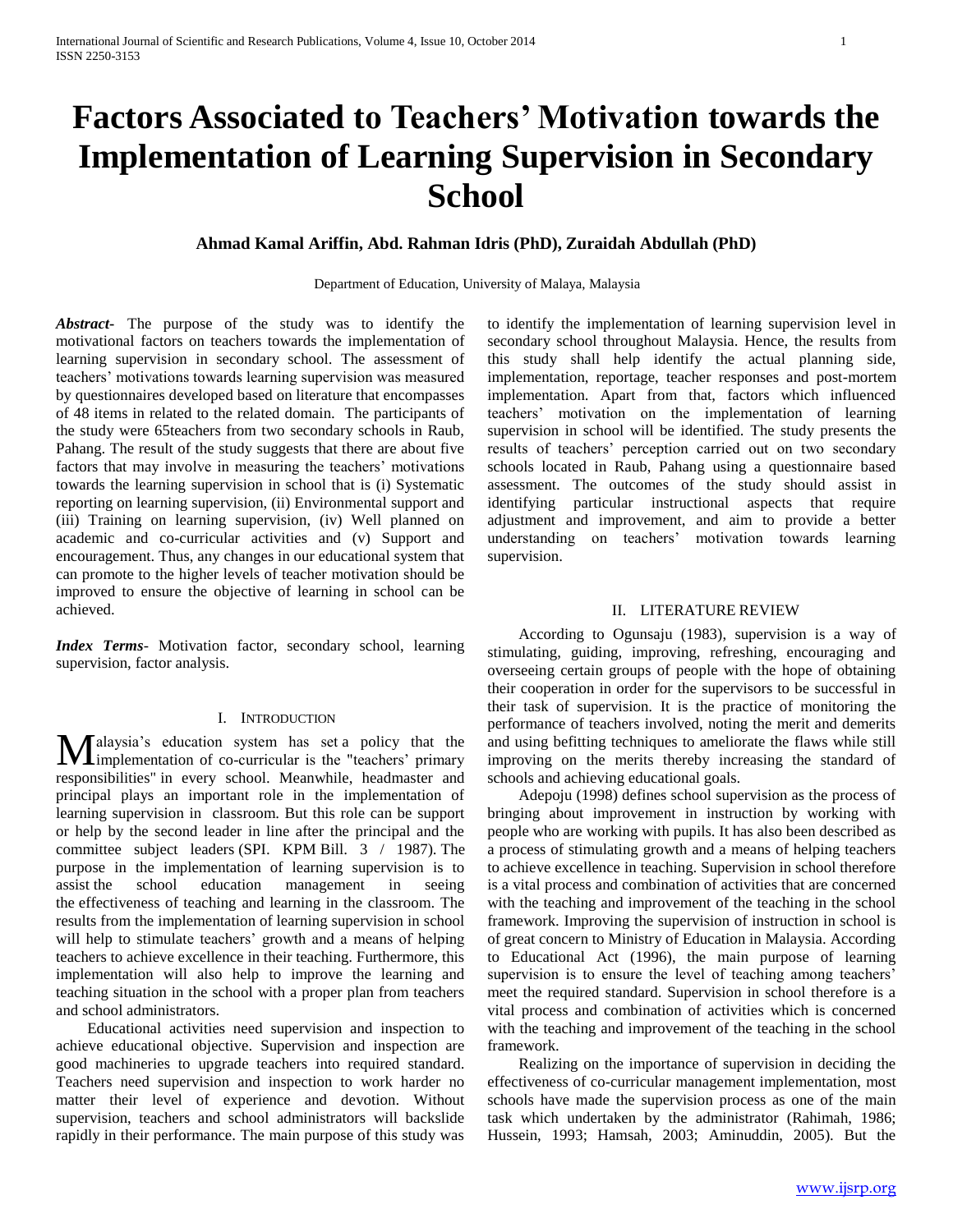question whether the teacher understands and prepares being supervised by their teaching. For administrator on the other hand, supervision implementation are carried out by using proper steps and approach (Hamdan and Lim, 2007). If learning supervision was implemented by the administrators according to the scheduled time, the arise issue whether the supervision gives impact on the teachers' motivation and thus have an impact on students' achievement (Halimah, 2006).

 Research by Lim Yeong Chying (2007) against 120 teachers from six technical secondary school in Penang finds teachers were lack of exposures towards concept and purpose of supervision. Therefore, recommended teachers to be given exposure on this matter which will be implemented continuously in order to develop their potential and increase their profesionalism. Hamdan and Lim (2007) in a study of 217 respondents consists of teachers in relation to their perceptions of supervision implementation among teachers in SJK Cina Zon Tiram, Johor has raised issues regarding the teacher's misunderstanding on the process and concept of supervision in school. According to them, the misunderstanding will create a negative perception by teachers and can be seen as a trick to them. If this happens, the instructional leadership role will be doubted and questioned. This matter can indeed happen because school administrator is the instructional leadership in school who had delegated the learning supervision implementation to the second leader line consists of senior assistant school.

 According to a study conducted by Che Mohd Norazizul (2007) and Shafira Wan (2011) on the implementation of supervision practices among trainee teachers, he found out that there are a few of supervisor who practiced autocratic system when doing their supervision. He also found that there are supervisors who required their trainee teachers to teach according to their way of teaching. By right, the supervisor should encourage their trainees to teach in their own way since teaching is actually an art. The trainees should not be restricted with their supervisor teaching style and its up to them to implement any creative activities in order to achieve the objectives of teaching and learning in the classroom. Meor Ibrahim and Norziana (2008) on 92 trainee teachers from the Faculty of Education, Universiti Teknologi Malaysia 2007/2008 found that the supervision of teaching methods among teachers, the level of supervision practices among teachers by school counselors is only average. Therefore, this matter should be taken seriously in order to identify reasons for getting moderate level whereas the objective of supervision in schools is to produce the best quality of supervision.

 According to Sullivan and Glanz (2000), the supervisors inability to practices effective supervision can lead stress and discomfort to the teachers. Supervisor should consist of experienced and skilled teachers. Supervisor skills and experienced can create an interest and satisfaction among the teachers who being supervised (Lovell and Wiles, 1983). Experience and skills will also raise confidence among the supervisors. According to Sergiovanni and Starrat (1998), supervisors need to nurture confidence from all the teachers who will be supervised. This statement is similiar to the assertion by Arrendondo et. al. (1995) saying that without trust from the teachers towards their supervisors, the objective of improving the experience and teaching skills in the school will be impossible to

achieved. It explained further by Sergiovanni and Starrat (1998), instructional leadership must identify the teachers' needs and provide training or course to them on the concept and objectives of supervisory implementation in schools. Teachers will feel more confident and motivated when they are given advance training courses for their professional development.

## III. METHODOLOGY

 The study surveyed the teachers in two secondary schools in Raub, Pahang. The main objective of the study was to identify the motivational factors on teachers towards the implimentation of learning supervision level in secondary school. The assessment of teachers' motivations towards learning supervision was measured by questionnaires developed based on literature. The questionnaire encompasses of 48 items in related to the factors that may contribute to teachers' motivation towards learning supervision. The questionnaire was divided into three major parts. Section A is related to the schools' background and Section B is the respondents' demographic profile. Meanwhile sections C are the items that evaluate the implementation of learning supervision in school. A five-point Likert scale for each item was used for the questionnaire. Choice of response were from 1 (strongly disagree) to 5 (strongly agree), with higher scores indicating higher measures of agreement of each item factor. Based on the Likert scale used, respondent are able to evaluate their perception towards the item factors asked to them. According to the literature, there are many measurement of Likert scale has been used by researcher and it is depend on the purpose of the research conducted. The range of Likert scale used is wider in order to provide an opportunity and freedom to respondents to give their perception towards statement tested. According to Sekaran (2006) the variations in respondents' answer provided by Likert scale is very important. Byrne (2010) however stated that if the numbers of response categories are wider and close to a normal distribution of data, the question of whether the data types are ordinal or interval can be ignored. Hence, for the purpose of the study, the researcher was be able to proceed the analysis using parametric tests method. All data that had been collected were analyzed by using *Statistical Package for the Social Sciences* (SPSS) Software. Factor analysis has been applied in order to investigate the implementation of different factors which may motivates the teachers' interest in teaching.

## IV. RESULTS & DISCUSSION

 There are about 65 completed questionnaires were collected. Respondents of the study consists of 21 (32.3%) male and 44 (67.7%). Majority of the respondents were Malay (87.5%) and the rest was Chinese (7.8%), and Indian (4.7%). The distributions of respondents' age group was equally distributed. Majority of the respondents were having bachelor degree and the teaching experience among the teachers were also equally distributed among each group. Table 1 shows the distribution of respondents under study based on their demographic informations. This result is important for the researcher to identify the respondents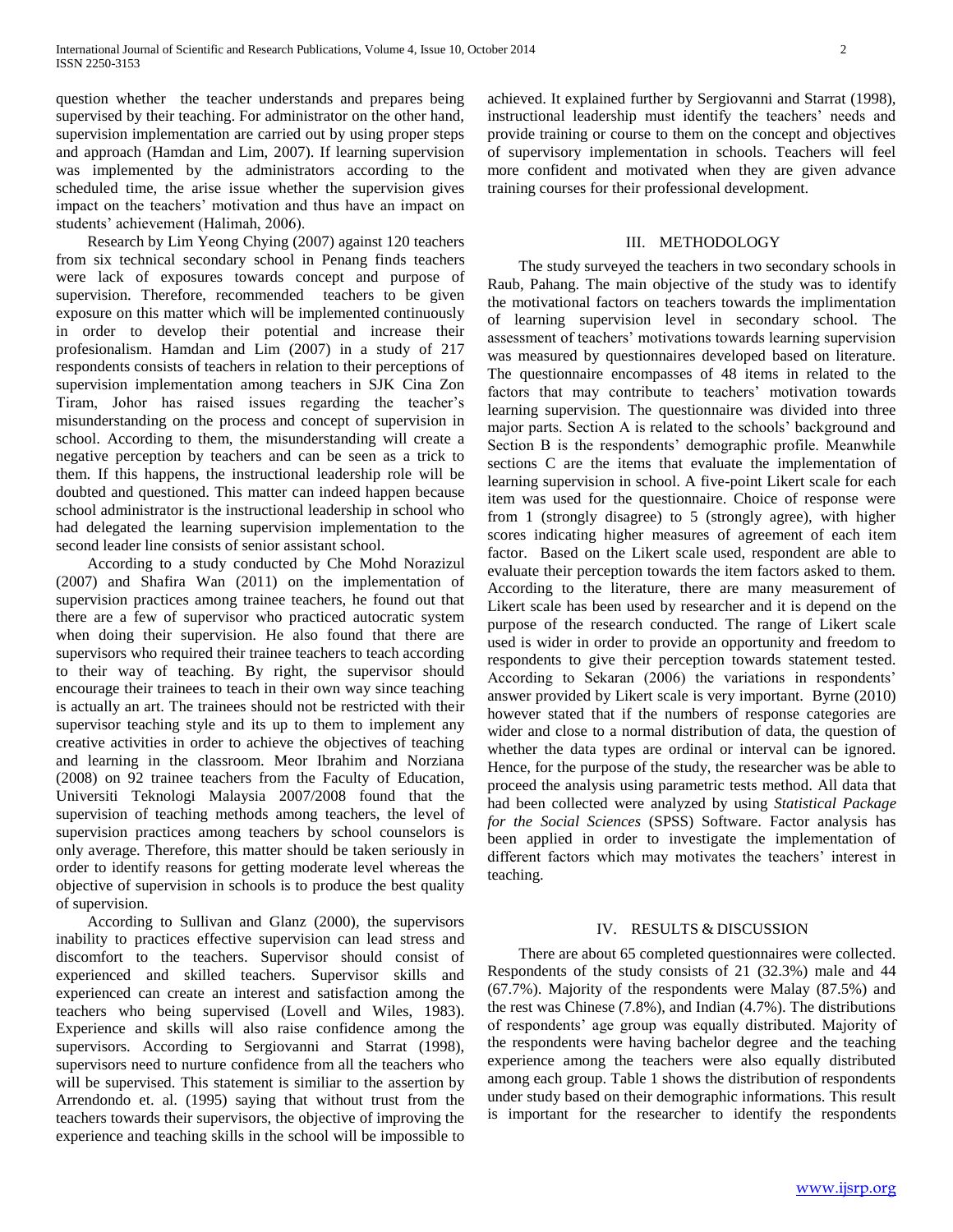behavior towards certain aspects pertaining to their demographic informations.

 Factor analysis has been applied in order to investigate the different factors which may contribute to teachers' motivations towards the learning supervision. The Kaiser-Meyer-Olkin measures of sampling adequacy was calculated at 0.725, which considerably higher and satisfy. A scree plot was generated and indicate that the number of dimension lay between six factors only (Figure 1). Principal component extraction was used based on Kaiser's criterion, produce five factor components (Table 5). The sixth factors has been omitted due of having only two items which considerable not suitable to be constructed as single factor. Many of the communalities values indicate very high value (Table 5). Communality values that below than 0.6 was omitted from the analysis. Furthermore, eigen values ranged from 7.567 for first factor to 1.256 for the ninth factor and the solution accounted for 78.15% of the total variance in the questionnaire. For the factor analysis, the components for each factor are defined in Table 6 . Therefore, variables were ordered and grouped accordingly (Table 6) and interpretative labels. Five factors suggested for the items domain were (i) Systematic reporting on learning supervision, (ii) Environmental support and (iii) Training on learning supervision, (iv) Well planned on academic and co curricular activities and (v) Support and encouragement.

 The first domain is defined by six items. From the items obtained that falls under this domain, it seems reasonable to identify it is a *Systematic reporting on learning supervision*  domain. In this context, the items in this dimension can be characterised under the implementation of systematic reporting on learning supervision in school. The second domain is defined

by nine items and it seems that the domain suits for representing the group of *Environmental support*. The nine items is suits to be grouped in this domain since it is related to the school environmental support towards the learning supervision in school. The third domain is defined by Training on learning supervision since most of the grouped items fall under this domain related to the issue of environmental support. The fourth domain is defined as *Well planned on academic and co curricular activities* since most the items fall under this domain that was related to the school administrative planning whether in academic or co curricular activity. The last domain that was been identified through the study was *Support and encouragement.* There are only three items grouped under this domain and all three items are related to the support and encouragement.

 Despite of the possible limitations of the study, it has clear implication for future research. A major limitation that can be obtained from the study is that the strategy on data collection was not investigated directly on teachers' motivations towards learning supervision, but rather was based on the teachers' perceptions. Future research should too focus on an investigating involving the classroom observations by independent observers on the teachers. Besides that, it would be important in such of doing extensive analysis on the relations of motivational aspects towards learning supervision. The factor that significantly contributes to the teachers motivational factors on learning supervision are another possible analysis suggested for the future research.

 The findings from the study could be beneficial to us in order to strengthen the understanding of the role of strategy use in learning supervision process without neglecting the factors that can contribute to the teachers' motivations.

| Variable                   |                             | Frequency | Percent |
|----------------------------|-----------------------------|-----------|---------|
|                            | Male                        | 21        | 32.3    |
| Gender                     | Female                      | 44        | 67.7    |
|                            | Total                       | 65        | 100.0   |
|                            | Malay                       | 56        | 87.5    |
|                            | Chinese                     | 5         | 7.8     |
| Race                       | Indian                      | 3         | 4.7     |
|                            | Others                      | 0         | 0.0     |
|                            | Total                       | 64        | 100.0   |
|                            | $<$ 25 years old            | 2         | 3.0     |
|                            | 26-30 years old             | 15        | 22.7    |
|                            | 31-35 years old             | 13        | 19.7    |
| Age                        | 36-40 years old             | 11        | 16.7    |
|                            | 40-45 years old             | 14        | 21.2    |
|                            | $> 45$ years old            | 11        | 16.7    |
|                            | Total                       | 66        | 100.0   |
| Professional Qualification | <b>Teaching Certificate</b> | 8         | 13.1    |

## V. FIGURES AND TABLES **Table 1: Respondents' Demographic Profile**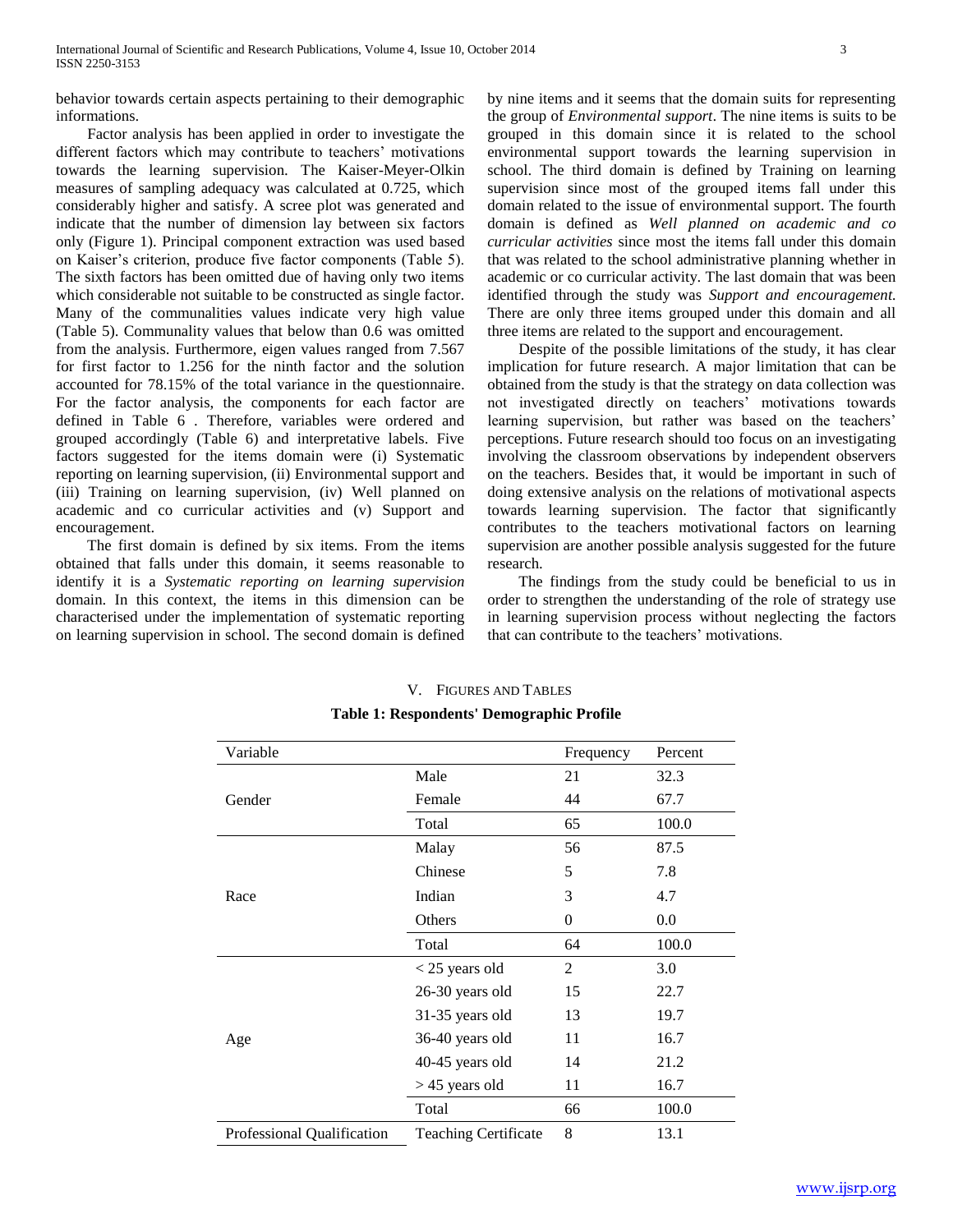|                                                       | Admin Diploma                      | 17               | 27.9  |
|-------------------------------------------------------|------------------------------------|------------------|-------|
|                                                       | <b>Bachelor</b><br>in<br>Education | 35               | 57.4  |
|                                                       | No Certificate                     | 1                | 1.6   |
|                                                       | Others                             | $\overline{0}$   | 0.0   |
|                                                       | Total                              | 61               | 100.0 |
|                                                       | SPM / STPM                         | $\boldsymbol{0}$ | 0.0   |
|                                                       | Diploma                            | 3                | 5.8   |
|                                                       | <b>Bachelor Degree</b>             | 43               | 82.7  |
| Academic Qualification                                | Master                             | 6                | 11.5  |
|                                                       | Philosophy Doctor                  | $\boldsymbol{0}$ | 0.0   |
|                                                       | Total                              | 52               | 100.0 |
|                                                       | $> 1$ year                         | 3                | 4.6   |
|                                                       | $2 - 5$ years                      | 12               | 18.2  |
|                                                       | $6 - 10$ years                     | 15               | 22.7  |
| <b>Teaching Experience</b>                            | 11 - 15 years                      | 14               | 21.2  |
|                                                       | 16 - 20 years                      | 11               | 16.7  |
|                                                       | $> 21$ years                       | 11               | 16.7  |
|                                                       | Total                              | 66               | 100.0 |
|                                                       | $> 1$ year                         | 8                | 12.1  |
|                                                       | $2 - 5$ years                      | 26               | 39.4  |
|                                                       | $6 - 10$ years                     | 14               | 21.2  |
| Teaching<br>Experience<br>in<br><b>Current School</b> | 11 - 15 years                      | 13               | 19.7  |
|                                                       | 16 - 20 years                      | $\overline{4}$   | 6.1   |
|                                                       | $> 21$ years                       | $\mathbf{1}$     | 1.5   |
|                                                       | Total                              | 66               | 100.0 |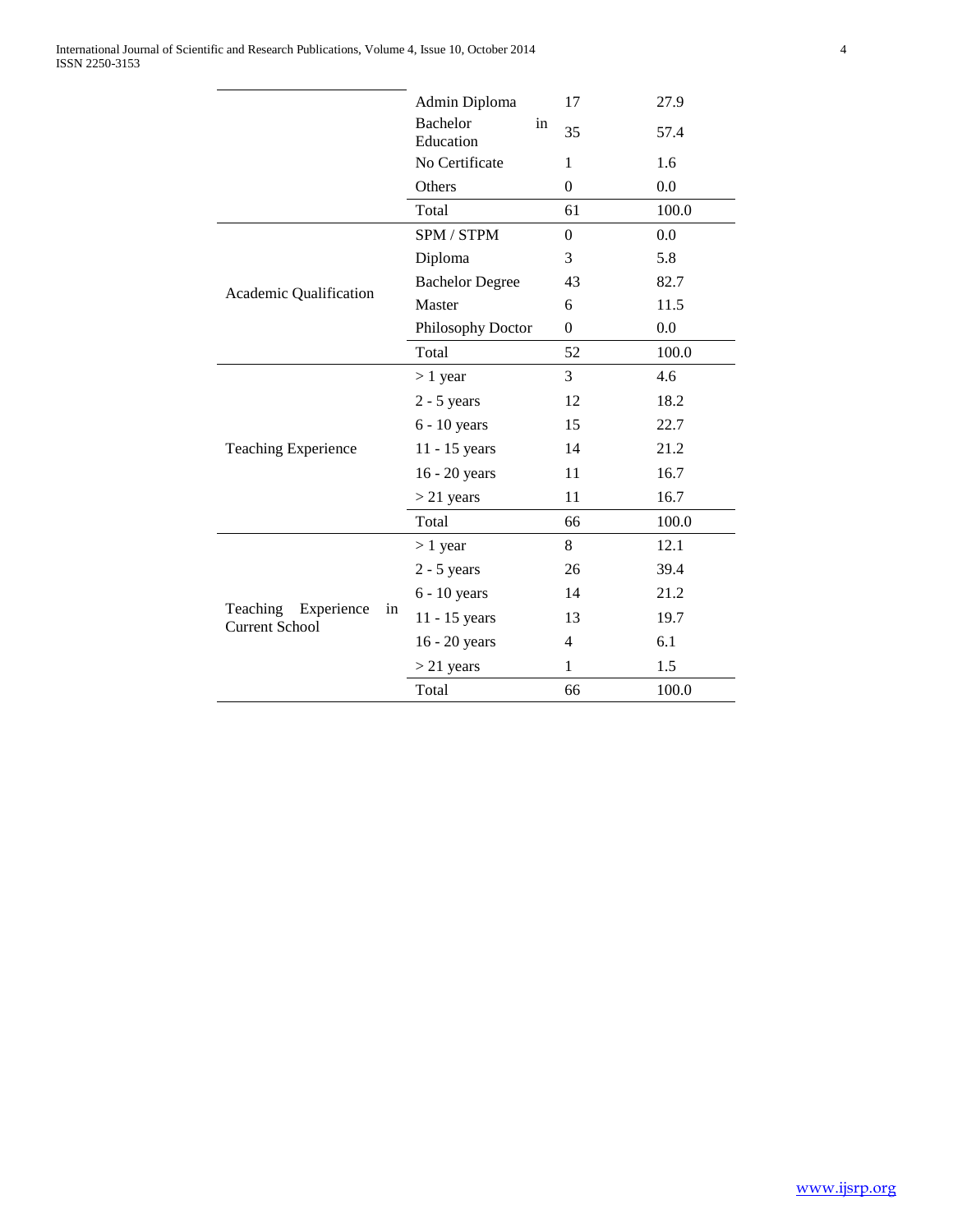l,

| Kaiser-Meyer-Olkin Measure of Sampling Adequacy.<br>.725 |      |    |                    |          |
|----------------------------------------------------------|------|----|--------------------|----------|
| Bartlett's                                               | Test | of | Approx. Chi-Square | 3162.584 |
| Sphericity                                               |      | df | 1128               |          |
|                                                          |      |    | Sig.               | .000     |

**Table 2: Results of Kaiser – Meyer – Olkin (KMO) measure and Bartlett's Test of Sphericity**



| <b>Table 3: Total Variance Explained</b> |
|------------------------------------------|
|                                          |

|                  |        | <b>Initial Eigenvalues</b> |              |
|------------------|--------|----------------------------|--------------|
| Component        | Total  | % of Variance              | Cumulative % |
| 1                | 21.900 | 45.626                     | 45.626       |
| $\boldsymbol{2}$ | 3.769  | 7.852                      | 53.478       |
| 3                | 2.622  | 5.463                      | 58.941       |
| 4                | 2.234  | 4.654                      | 63.595       |
| 5                | 1.919  | 3.999                      | 67.593       |
| 6                | 1.504  | 3.133                      | 70.727       |
| 7                | 1.313  | 2.736                      | 73.463       |
| 8                | 1.177  | 2.452                      | 75.915       |
| 9                | 1.073  | 2.235                      | 78.151       |
| 10               | .975   | 2.032                      | 80.183       |
| 11               | .854   | 1.779                      | 81.962       |
| 12               | .800   | 1.667                      | 83.629       |
| 13               | .748   | 1.557                      | 85.187       |
| 14               | .699   | 1.456                      | 86.643       |
| 15               | .633   | 1.319                      | 87.962       |
| 16               | .609   | 1.269                      | 89.232       |
| 17               | .530   | 1.104                      | 90.335       |
| 18               | .495   | 1.032                      | 91.367       |
| 19               | .456   | .950                       | 92.317       |
| 20               | .378   | .787                       | 93.103       |
| 21               | .359   | .749                       | 93.852       |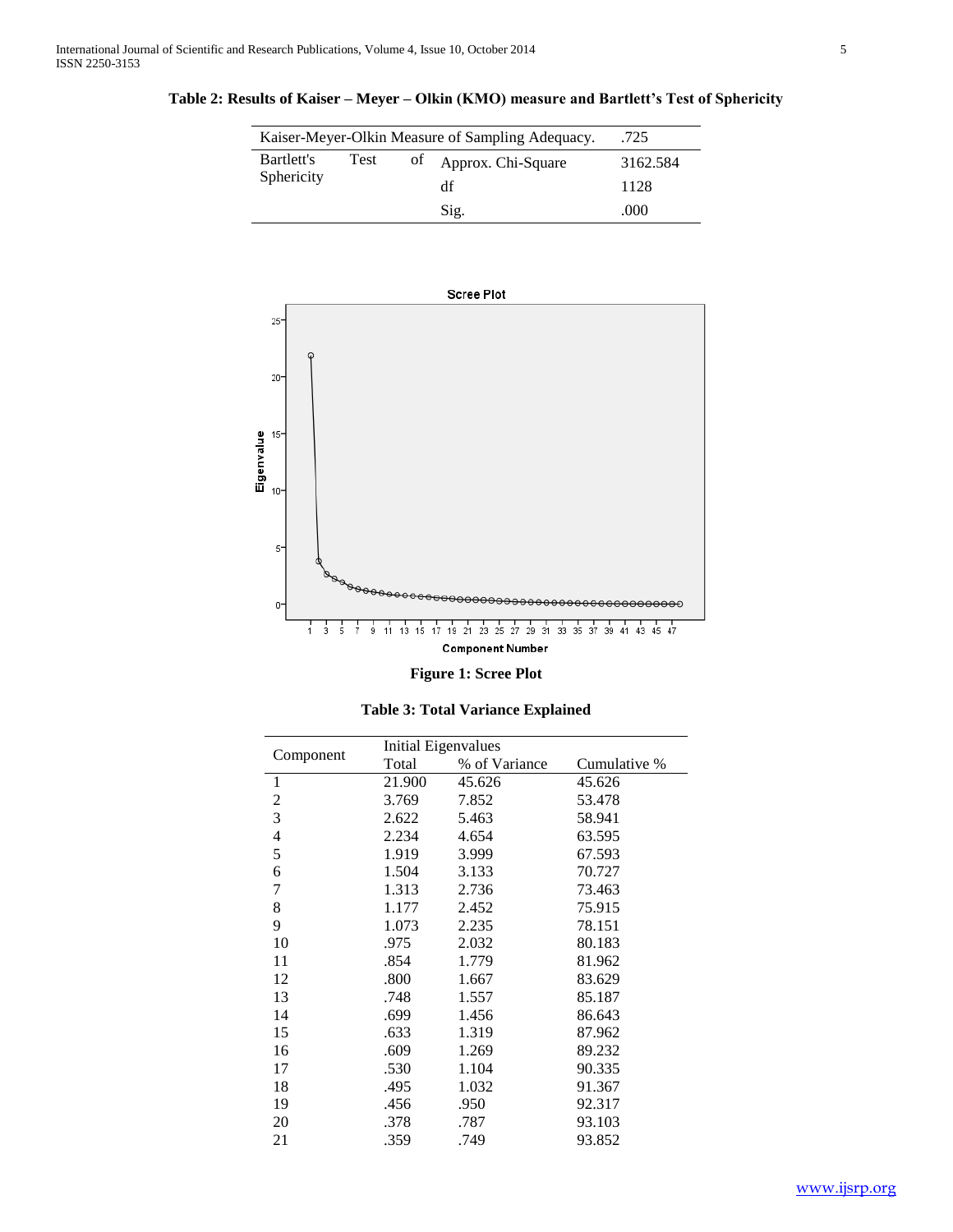| 22 | .351 | .732 | 94.584  |
|----|------|------|---------|
| 23 | .327 | .680 | 95.264  |
| 24 | .302 | .628 | 95.893  |
| 25 | .250 | .521 | 96.414  |
| 26 | .236 | .492 | 96.906  |
| 27 | .194 | .403 | 97.310  |
| 28 | .180 | .374 | 97.684  |
| 29 | .156 | .326 | 98.010  |
| 30 | .151 | .314 | 98.323  |
| 31 | .114 | .237 | 98.560  |
| 32 | .111 | .232 | 98.792  |
| 33 | .105 | .218 | 99.009  |
| 34 | .085 | .177 | 99.186  |
| 35 | .077 | .161 | 99.347  |
| 36 | .063 | .132 | 99.479  |
| 37 | .062 | .128 | 99.607  |
| 38 | .043 | .089 | 99.697  |
| 39 | .030 | .062 | 99.759  |
| 40 | .029 | .060 | 99.819  |
| 41 | .022 | .047 | 99.865  |
| 42 | .019 | .039 | 99.904  |
| 43 | .014 | .030 | 99.934  |
| 44 | .010 | .021 | 99.954  |
| 45 | .008 | .017 | 99.971  |
| 46 | .006 | .013 | 99.985  |
| 47 | .004 | .009 | 99.993  |
| 48 | .003 | .007 | 100.000 |
|    |      |      |         |

# **Table 4: Rotated Sums of Squared Loadings**

| Component      | Rotated Sums of Squared Loadings |               |              |  |
|----------------|----------------------------------|---------------|--------------|--|
|                | Total                            | % of Variance | Cumulative % |  |
| 1              | 7.567                            | 15.764        | 15.764       |  |
| $\overline{2}$ | 7.382                            | 15.379        | 31.143       |  |
| 3              | 6.929                            | 14.435        | 45.578       |  |
| 4              | 6.557                            | 13.660        | 59.238       |  |
| 5              | 3.145                            | 6.552         | 65.790       |  |
| 6              | 1.652                            | 3.442         | 69.231       |  |
| 7              | 1.630                            | 3.397         | 72.628       |  |
| 8              | 1.395                            | 2.907         | 75.535       |  |
| 9              | 1.256                            | 2.616         | 78.151       |  |

# **Table 5: Items Component Matrix**

|                | Component |      |      |
|----------------|-----------|------|------|
|                |           |      |      |
| A <sub>1</sub> |           | .709 |      |
| A <sub>3</sub> |           | .683 |      |
| A4             |           |      | .799 |
| A <sub>5</sub> |           |      | .789 |
| A7             |           | .733 |      |
| A <sub>9</sub> |           | .805 |      |
| A10            |           | .770 |      |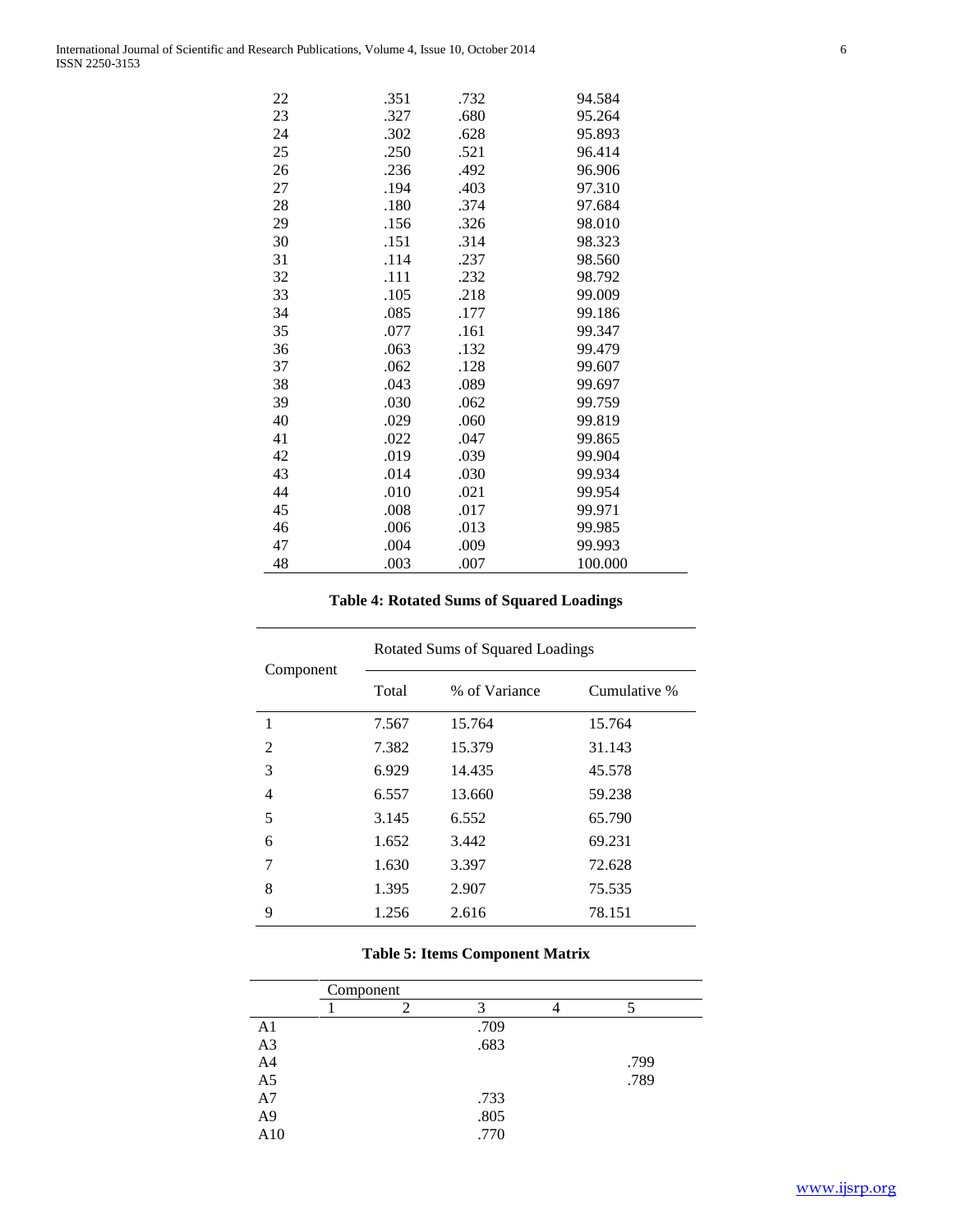$\overline{\phantom{0}}$ 

| A11             |      |      | .631 |      |      |
|-----------------|------|------|------|------|------|
| <b>B13</b>      |      | .646 |      |      |      |
| <b>B15</b>      |      | .652 |      |      |      |
| <b>B16</b>      |      |      |      |      |      |
|                 |      | .669 |      |      |      |
| <b>B19</b>      |      | .734 |      |      |      |
| <b>B23</b>      |      | .661 |      |      |      |
| C <sub>26</sub> |      |      |      | .773 |      |
| C27             |      |      |      |      | .626 |
| C28             |      |      | .730 |      |      |
| C30             |      |      |      | .623 |      |
| C <sub>31</sub> |      |      |      | .627 |      |
| C <sub>33</sub> |      |      |      | .772 |      |
| C <sub>34</sub> |      | .634 |      |      |      |
| C <sub>35</sub> |      | .618 |      |      |      |
| C36             |      | .626 |      |      |      |
| C <sub>37</sub> |      | .634 |      |      |      |
| D41             | .761 |      |      |      |      |
| D42             | .781 |      |      |      |      |
| D43             | .778 |      |      |      |      |
| D44             | .765 |      |      |      |      |
| D45             | .822 |      |      |      |      |
| D46             | .730 |      |      |      |      |
| D47             |      |      |      | .683 |      |
| E50             |      |      |      | .626 |      |
| E51             |      |      |      | .674 |      |

# **Table 6: Domain for each items after Factor Analysis**

|               | Domain 1 |                 | Systematic reporting on learning supervision                                                                                       |
|---------------|----------|-----------------|------------------------------------------------------------------------------------------------------------------------------------|
|               | 0.761    | D41             | Supervision report were managed by curriculum commitee systematically and excellently.                                             |
| 2             | 0.781    | D42             | Supervision report were provided not more than 7 days for ensuring the quality of the information to be steady and<br>accurate     |
| 3             | 0.778    | D43             | Teachers were given training in execution report of a program                                                                      |
|               | 0.765    | D44             | Documentation system of supervision report used ISO 1998-2000 quality system                                                       |
| 5             | 0.822    | D45             | PIBG (PARENTS AND TEACHERS ASSOCIATION) cared about the findings of supervision report                                             |
| 6             | 0.73     | D46             | Post mortem meetings were organized systematically and results of the report were discussed                                        |
|               | Domain 2 |                 | <b>Environmental support</b>                                                                                                       |
|               | 0.646    | <b>B</b> 13     | Principal always concerned in creating conducive learning and teaching environment                                                 |
| $\mathcal{L}$ | 0.652    | <b>B15</b>      | Pricipal seeked for financial resources to strenghten the teaching and learning environment                                        |
| 3             | 0.669    | <b>B16</b>      | School environment is peaceful, comfortable and safe                                                                               |
|               | 0.734    | <b>B19</b>      | Good communication between teachers and school management                                                                          |
| 5             | 0.661    | <b>B23</b>      | School has complete educational equipment                                                                                          |
| 6             | 0.634    | C <sub>34</sub> | Teachers and PIBG were briefed on the school strategies and goals of the curriculum and academic program                           |
| 7             | 0.618    | C <sub>35</sub> | School administrators always take care of the teachers and students welfare and safety for each academic and<br>curriculum program |
| 8             | 0.626    | C <sub>36</sub> | School administrators provides financial and infrastucture support                                                                 |
| 9             | 0.634    | C <sub>37</sub> | PIBG provides financial and infrastructure support                                                                                 |
|               | Domain 3 |                 | <b>Training on learning supervision</b>                                                                                            |
|               | 0.709    | A1              | Teachers involved in the supervision training plan before carried out the supervision implementation at school                     |
| $\mathcal{L}$ | 0.683    | A <sub>3</sub>  | Teachers were being coached on the supervision method                                                                              |
| 3             | 0.733    | A7              | Preparation of training supervision was implemented throughout the year                                                            |
|               | 0.805    | A9              | Satisfied with the training preparation before the implementation of supervision                                                   |
| 5             | 0.77     | A10             | Teachers are satisfied with the module training course in preparation for the teacher before being supervised                      |